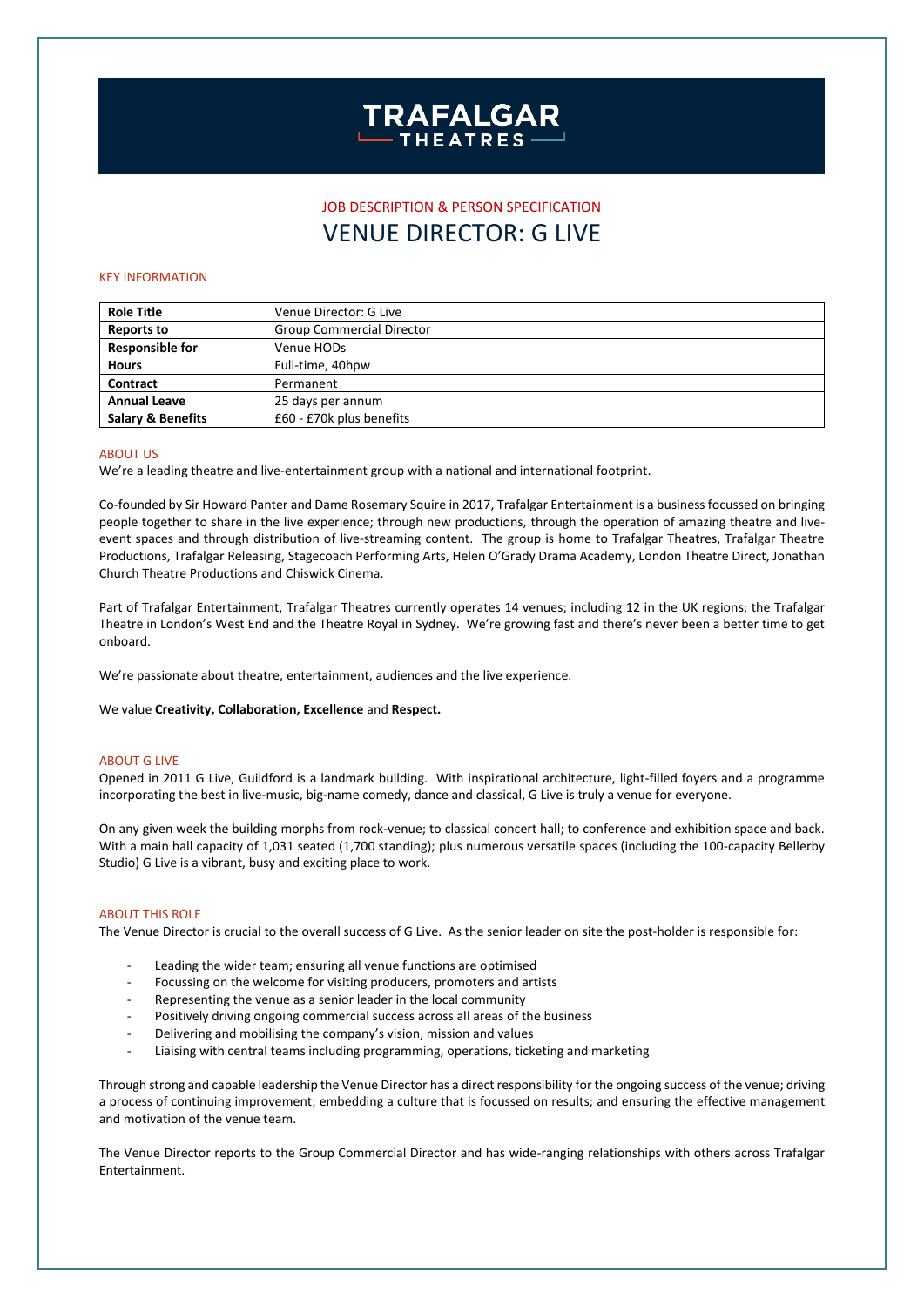#### ABOUT YOU

A motivated, engaging and dynamic leader you'll have experience of leading teams to success in a live- theatre, venue or entertainment setting. Commercially savvy, resilient and entrepreneurial with wide knowledge of the sector (plus a passion for the business) - you'll be energetic, proactive, results-focussed and creative in your approach.

With an innate ability to work smartly to achieve your goals; you'll also be adept at supporting the development of others through management of performance, appraisal and training. And you'll be excellent at forming positive working relationships – whether external contacts, producers and promoters; colleagues elsewhere in the company or members of the senior team.

### VENUE DIRECTOR: G LIVE

#### KEY RESPONSIBILITIES

- Budget planning, forecasting, development of venue strategies and implementation of groupwide strategies to ensure business growth - maximising profitability of all areas of the venue operation.
- Achievement of income, expenditure and profit targets for all aspects of the business; and achievement of attendance targets and customer service targets in particular.
- Alongside the wider team, securing and delivering hire events as appropriate to the venue; and including businesses and corporations, organisations, and individuals, to maximise the potential of all spaces and to meet agreed budget targets.
- Timely and accurate contracting of all events, performances, hires and activities in line with Trafalgar Theatres policies and procedures.
- Alongside the venue marketing team, development of in-venue marketing strategies, plans and campaigns to deliver attendance and business targets.
- Monitoring of business performance results and sharing of information with others to inform future plans and strategies.
- Liaison with the central finance function to provide business updates, narratives and information as required.
- Leadership of the venue staff team to embed company vision, key strategies, and performance against targets; and to ensure they are engaged, skilled and motivated to deliver success.
- Agreeing and monitoring of management team members against agreed personal business and service targets.
- Achievement of standards for Customer Service at the venue in line with Trafalgar Theatres' overall strategy; ensuring excellence.
- On site management of contract arrangements with cleaners, maintenance contractors and Health and Safety at Work contractors to support agreed targets and to achieve statutory and contractual compliance.
- Focus on and commitment to take advantage of cross-collaborative opportunities within the wider group at a local level adopting an open and proactive approach to working with other Trafalgar Businesses to achieve shared business aims and alternative revenue streams.
- Development and maintenance of key relationships with external organisations including local authority; promoters and producers; local media; tourist agencies; cultural agencies; amateur performing arts societies and organisations; and local schools colleges and community groups.
- Alongside the Creative Learning Manager creation of a range of Community Engagement activities, to promote the value of the performing arts and of the venue as a centre for individual and community creative development.
- Adherence to all statutory and regulatory requirements; management of the security and good order of the venue; and achievement of the highest standards of Health and Safety across the venue.
- Management of financial and reporting systems as required by the finance team to facilitate timely reporting of relevant financial information to inform accurate decision making.
- Identification and securing of sources of external funding to support the operation, and identification of new business opportunities complementary to the core operation of the venue.
- Any other related duties and delegated tasks as may be required.